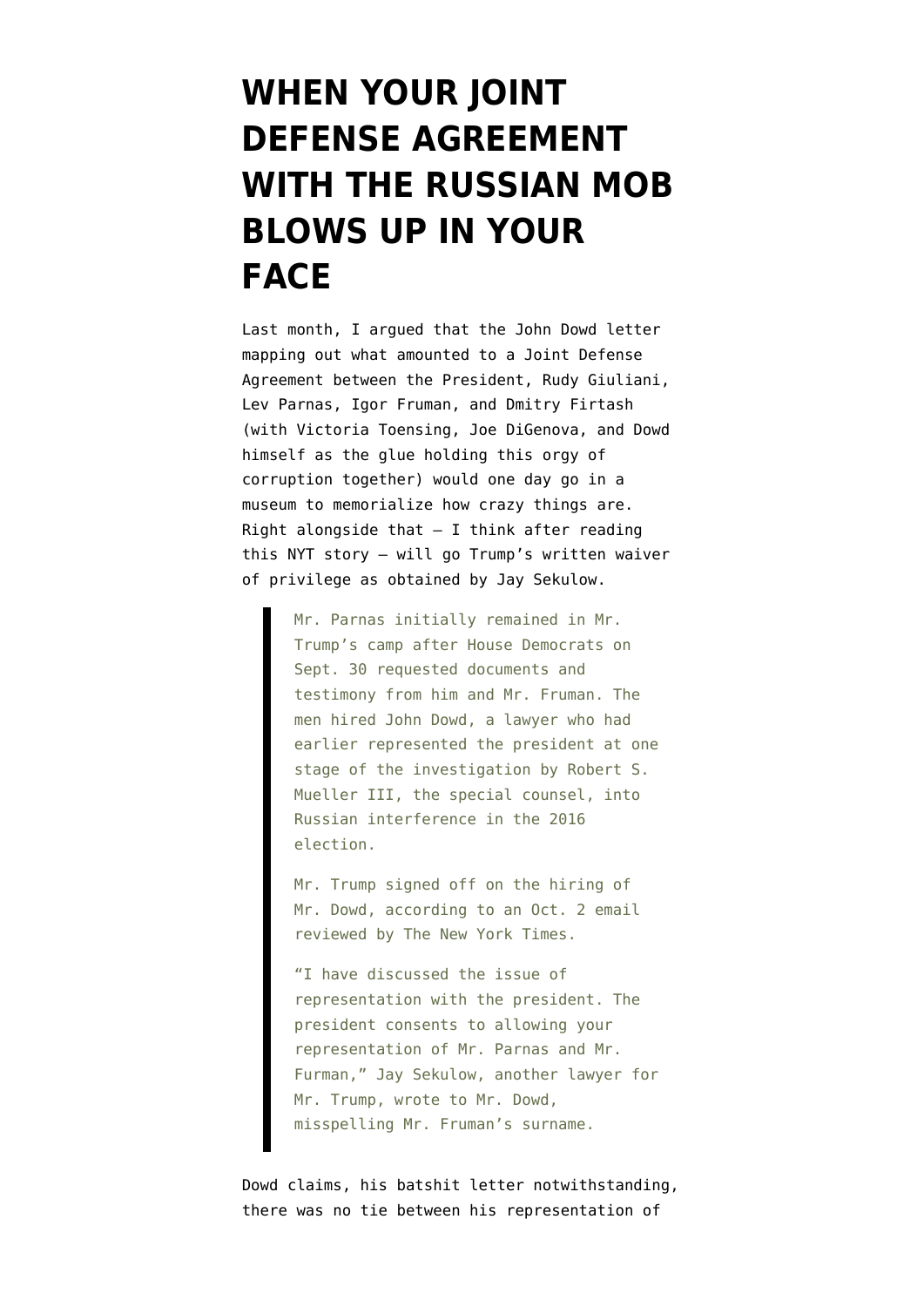Trump and the magical selection of a bunch of grifters involved in Trump's efforts to coerce electoral advantage from foreign countries.

> Mr. Dowd said in an interview that Mr. Trump's approval was sought "simply as a courtesy to the president," because of the lawyer's previous work for him. Mr. Dowd said he still represents Mr. Fruman.

A person close to Mr. Trump said that the email did not demonstrate that the president knew Mr. Parnas or Mr. Fruman personally but rather knew of them from media reports.

But now Parnas has decided to cooperate with the impeachment inquiry because Trump pretended not to know Parnas.

> "We are willing to comply with the subpoena to the extent that it does not violate any appropriate privilege that Mr. Parnas may properly invoke," said Joseph A. Bondy, who along with Edward B. MacMahon, Jr. now represents Mr. Parnas.

> Mr. Bondy said that given the federal criminal charges, his client may invoke his right under the Fifth Amendment not to incriminate himself.

The turnabout occurred after Mr. Trump denied knowing Mr. Parnas when he was arrested.

"Mr. Parnas was very upset by President Trump's plainly false statement that he did not know him," said Mr. Bondy, whose client has maintained that he has had extensive dealings with the president.

This move comes after Parnas' (alleged) partner in crime, Igor Fruman, [met spectacular failure](https://www.buzzfeednews.com/article/emaoconnor/igor-fruman-giuliani-ukraine-flight-risk-bail) at getting his bail conditions changed, after the prosecutor provided compelling evidence he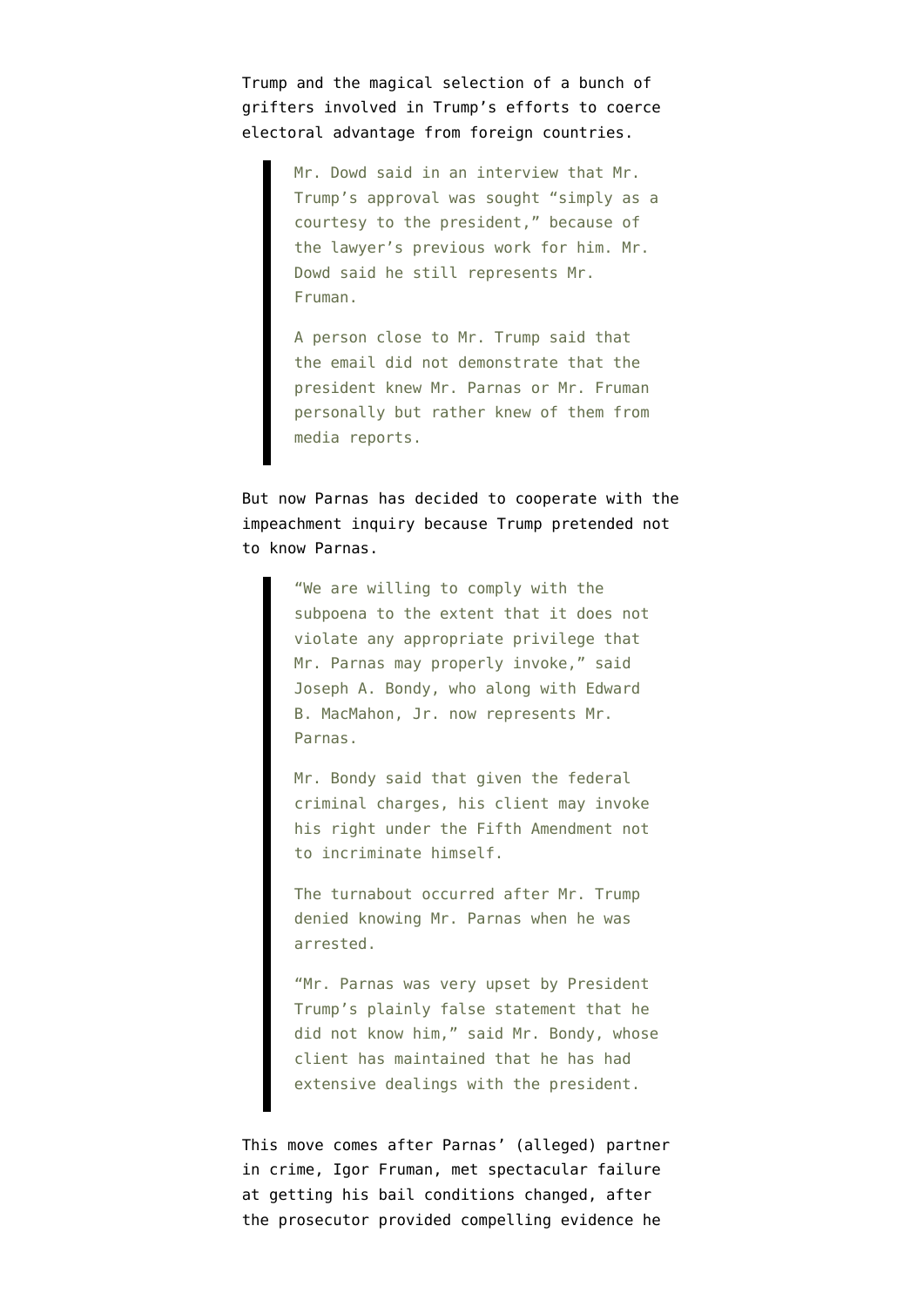tried to flee the country as soon as Congress subpoenaed him.

> "What is clear is he was subpoenaed by Congress on October 7th, on the 8th he booked a one-way flight to Vienna, and on the 9th he was arrested on the jetway," Roos said. "What was his reason to leave on such short notice? … Why such a rush to leave the country?"

Roos went on to detail Fruman's many financial and political connections to Europe, attempting to demonstrate that Fruman could live a very pleasant life abroad if he were able to flee.

"He operates a bar called Buddha Bar" abroad, Roos said. He held up a printout of a glossy hotel brochure for the court to see, saying it listed Fruman as the president and CEO of a "luxury group" that owns a hotel, "restaurants, a beach club, and retail stores," Roos told the court.

So maybe Parnas decided that "cooperating" (and I mean those scare quotes to be enormous) with Congress might be a quicker path to freedom.

Most other times that someone has protected Trump by demanding a pardon, Trump still held the leverage (in part, because they were dealing with DOJ, not an impeachment inquiry).

But at this point, I suspect, Parnas holds the upper hand, in part because SDNY is not that far into its investigation of the larger point of Parnas' funding of the Republican Party (meaning, he has a pretty good idea of how bad things could get if the investigation is allowed to proceed unimpeded), and in part because the impeachment inquiry makes Parnas' knowledge a far greater risk to Trump. He may be a grifter, but he put the pieces into place to ensure he could take others down with him. And his marks were very easy marks. Plus, given he can claim both attorney-client and Fifth Amendment